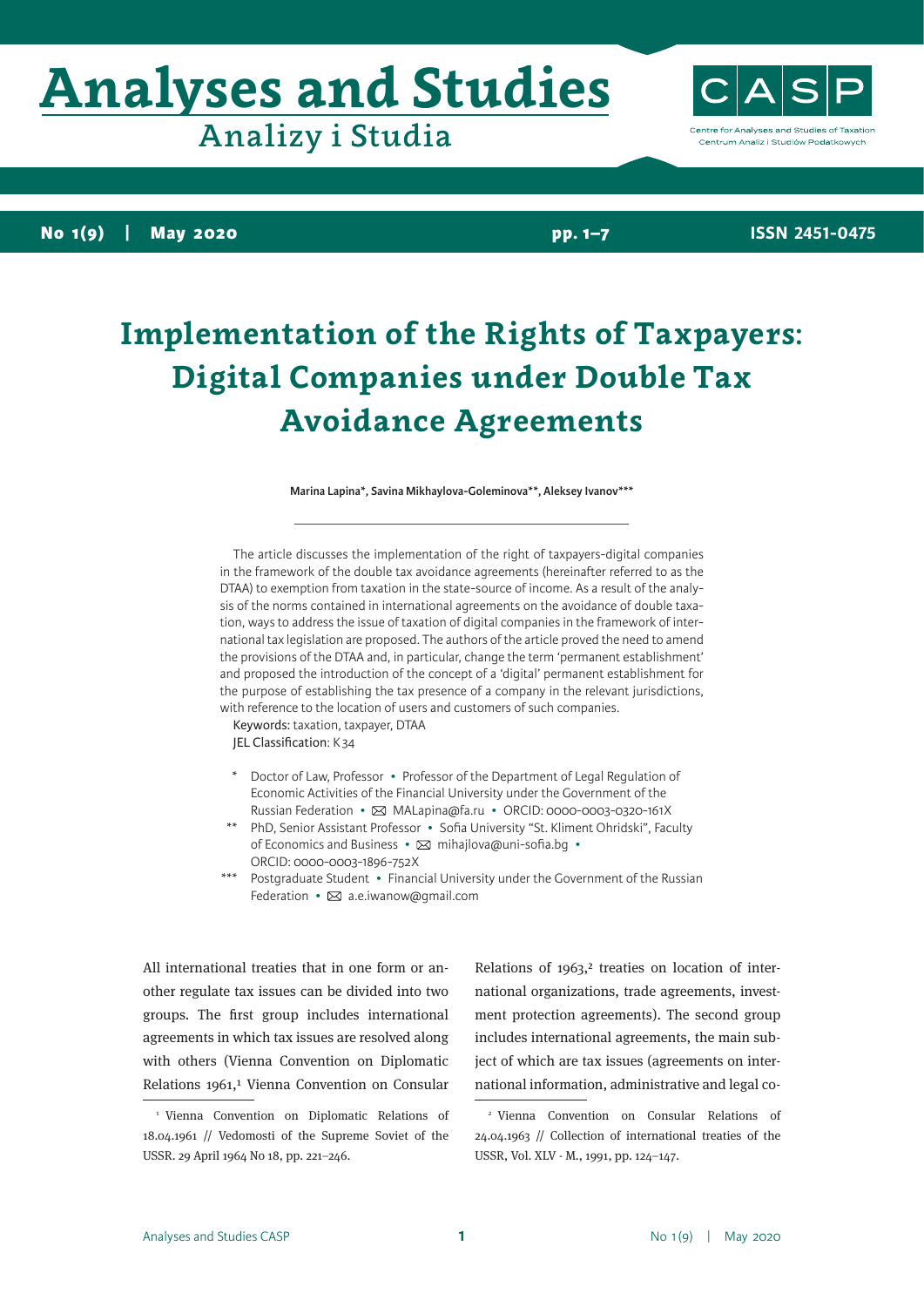operation in the tax sphere, double tax avoidance agreements) [Шахмаметьев, p. 112]. This article will examine the implementation of the rights of taxpayers – digital companies (companies providing electronic services) precisely in the framework of the double tax avoidance agreements (hereinafter referred to as the DTAA).

The DTAA are international treaties between states, governments, or individual territories aimed at agreeing on their rights to levy taxes [Finnerty et al., 2007, p. 11]. In a broad sense, the goal of the DTAA is to create conditions for crossborder trade and investment by removing tax barriers to capital flows [Arnold, Mcintyre, 2002, p. 104].

This general objective is complemented by more specific goals. As their name implies, double tax avoidance agreements are concluded with the aim of preventing double taxation [Finnerty et al., 2007, p. 13], first of all, international legal double taxation, which is understood as the levy of comparable taxes in two (or more) states on the same taxpayer in relation to the same object for the same period of time [Baker, 1994, p. 12]. By fair remark of J.F.A. Jones, in modern conditions of cross-border trade and investment "taxpayers are becoming global" [Jones, J.F.A., p. 37]. The economic inappropriateness of double taxation in such conditions is quite obvious: it creates negative consequences for the taxpayer and thereby impedes the movement of capital from one country to another [Пепеляев, 2015, p. 484].

However, just as double taxation creates barriers to international trade, the double tax exemption creates an unfair competitive advantage in such trade. In this regard, the designated goal of the DTAA is supplemented and balanced by another goal – prevention of tax evasion [Finnerty et al., 2007, p. 13; Arnold, Mcintyre, 2002, p. 106]. This also needs to be taken into account when considering taxpayer rights under the DTAA. In addition, the goals of the DTAA are separation of tax revenues between states, preventing discrimination in taxation of foreign individuals and nonresidents [Baker, 1994, p. 13] and exchange of information between tax authorities [Finnerty et al.,

2007, p. 107; Пепеляев, 2015, p. 445]. It seems that when considering the rights of the taxpayer under the DTAA (including the rights of taxpayers-digital companies) it is necessary to take into account all of the above goals and objectives of the DTAA.

Parties to the DTAA are states<sup>3</sup> (their territories<sup>4</sup>) or governments.<sup>5</sup> As in the case of other international treaties, a literal reading of the DTAA suggests that they create rights and obligations primarily for the contracting parties themselves [Arnold, Mcintyre, 2002, p. 104].

However, the DTAA should be attributed to international treaties, which, upon entry into force, also create rights for private entities. The DTAAs are concluded between states (governments, territories), but the addressees of its provisions are taxpayers. Along with the principle of fulfillment of the contract in good faith by its subjects (contracting parties), it is appropriate to assume that the principle of legal expectations should also be taken into account by the taxpayers themselves [Хаванова, 2015, p. 34]. The DTAAs delegate rights to taxpayers, as well as indirectly form the obligations arising in connection with such rights (e.g.

<sup>4</sup> For example, the Agreement between the Government of Jersey and the Government of the Hong Kong Special Administrative Region of the People's Republic of China on the double tax avoidance and the prevention of tax evasion in respect to taxes on income of 15.02.2012. Website of the Jersey Government: https://www.gov.je/ SiteCollectionDocuments/Tax%20and%20your%20money/LD%20HongKongDTA%2020120312.pdf (accessed: 02.11.2019).

<sup>5</sup> For example, the Convention between the Government of the Russian Federation and the Government of the Kingdom of Denmark on the double tax avoidance and the prevention of tax evasion in respect to taxes on income and property of 02.08.1996. Collection of Legislative Acts of the Russian Federation, 05.05.1997, No. 18, art. 2106.

<sup>&</sup>lt;sup>3</sup> For example, the Agreement between the Russian Federation and the Federal Republic of Germany on the double tax avoidance with respect to taxes on income and property of 29.05.1996 as amended by the Protocol of 15.10.2007. Collection of Legislative Acts of the Russian Federation, 23.02.1998, No. 8, art. 913; Collection of Legislative Acts of the Russian Federation, 17.08.2009, No. 33, art. 4065.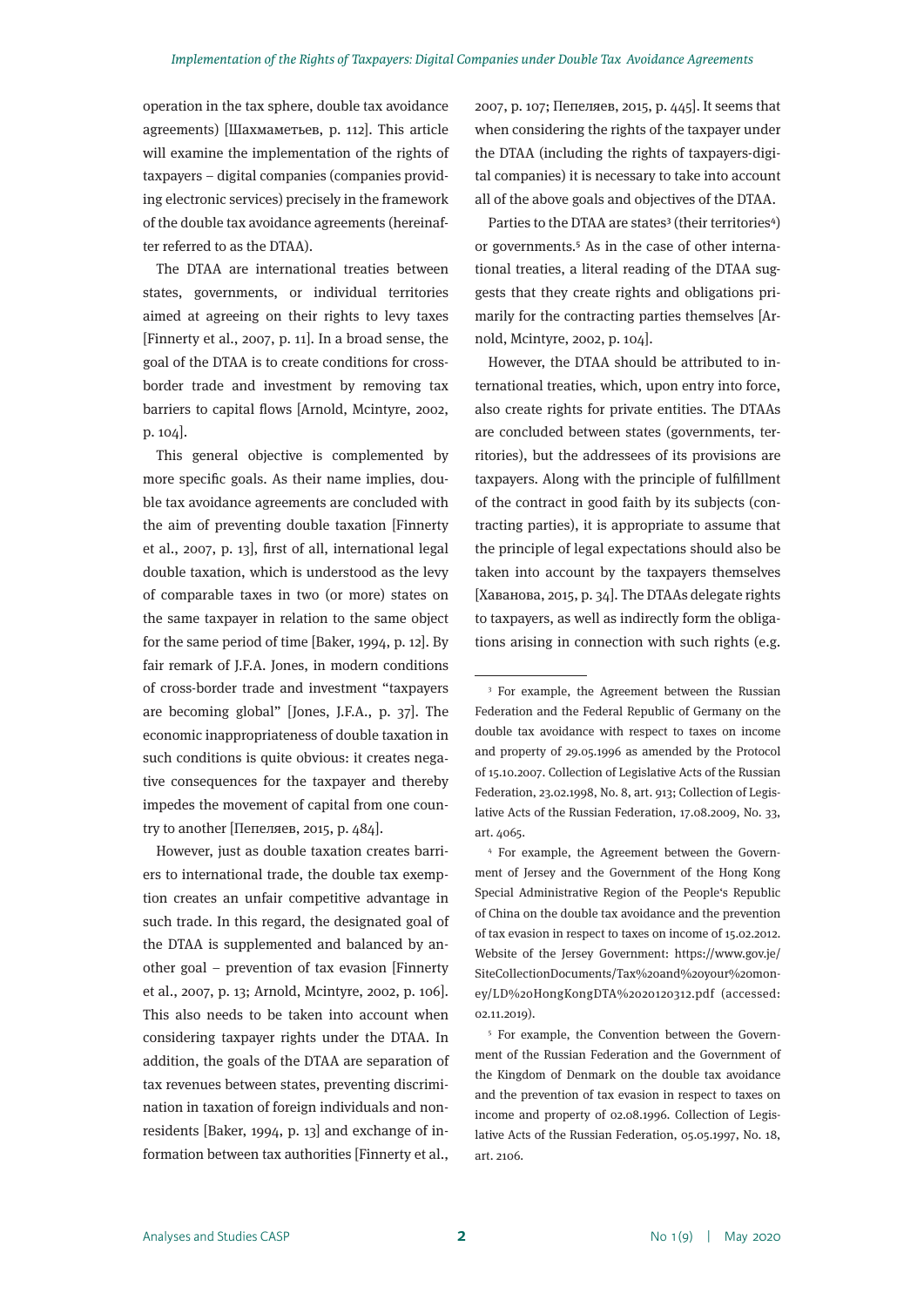to justify the existence of the right to receive appropriate benefits under the DTAA).

The most general and key taxpayer right under the DTAA is the right to eliminate the double taxation in relation to its income and property. In order to exercise this general right, the DTAA secures certain more detailed taxpayer rights: the right to tax exemption or the deduction of tax paid in the state of tax residency, the right to non-discriminatory taxation, rights under the procedure for the exchange of information between tax authorities, rights under a mutually agreed procedure between tax authorities.

In the context of the implementation of the rights of taxpayers-digital companies under the DTAA, the most interesting is the right to tax exemptions in the state-source of income. This right allows a taxpayer who is a resident of one state to be freed from the obligation to pay tax on income received (arising) in another state (state-source of income). This taxpayer right applies to certain types of income (profit, property) specified in the DTAA.6 In particular, income from entrepreneurial activity is subject to exemption in the state-source of income, unless the taxpayer has created a significant level of tax presence in the state-source of income, i.e. such an activity is not carried out through a permanent establishment (постоянное представительство in Russian) in that state.7

A similar condition applies to the exercise of a taxpayer right to tax exemption or the application of a preferential tax rate on profits in the form of dividends, interests and royalties.8

The term 'постоянное представительство' itself appeared as a result of the translation of the English term 'permanent establishment', which does not reflect the essence of the phenomenon

<sup>7</sup> See paragraph 1 of art. 7 of the OECD Model Tax Convention.

under consideration, however, by now it has finally entered the tax terminology and is generally recognized [Коннов, 2012, p. 7].

The definition of 'permanent establishment', as a rule, is contained in art. 5 the DTAA [Lang, 2013, p. 91]. Based on the above definition, in order to exercise the right of a taxpayer to be exempted from taxation of profit from entrepreneurial activity in a state-source of income, such an activity in this state should not be fully or partially carried out, and profit should be obtained through a fixed place of business.

The definition of 'entrepreneurial activity' in the DTAA is absent, but the term can be interpreted from the context of the DTAA [Lang, 2013, p. 91]. The definition of a fixed place of business in the DTAA is also absent, however, there is an opinion that in this case the key is the existence of a significant economic relationship with another state [Vogel, 1996, p. 237] or the presence of a physical location at a taxpayer's permanent disposal [Arnold, Mcintyre, 2002, p. 21].

Thus, in order to exercise the taxpayer right to tax exemption from entrepreneurial activity in the state-source of income on the territory of such a state, and in particular, there should be no registered office, branch, factory, workshop, mine, oil or gas well, quarry or any other mineral extraction sites.9 as well as a construction site or an assembly facility, the duration of which exceeds the period fixed in the DTAA.10

From the content of paragraph 5 of art. 5 of the OECD Model Tax Convention, it also follows that in order to exercise the right to tax exemption, the activities of a taxpayer in another state should not be carried out through a dependent agent who is entrusted with and regularly uses the authority to conclude contracts on behalf of the taxpayer.

At the same time, the taxpayer, through a fixed place or a dependent agent, carries out activities to maintaining stocks of products and goods belonging to the taxpayer's enterprise explicitly for

<sup>6</sup> In future, the provisions of the Model Tax Convention of the Organization for Economic Co-operation and Development (hereinafter referred to as the OECD Model Tax Convention) shall be used as an example, as well as the provisions of individual DTAAs concluded by the Russian Federation.

<sup>8</sup> See paragraph 4 of art. 10, paragraph 5 of art. 11 and paragraph 3 of art. 12 of the OECD Model Tax Convention.

<sup>9</sup> See paragraph 2 of article 5 of the OECD Model Tax Convention.

<sup>&</sup>lt;sup>10</sup> See paragraph 3 of article 5 of the OECD Model Tax Convention.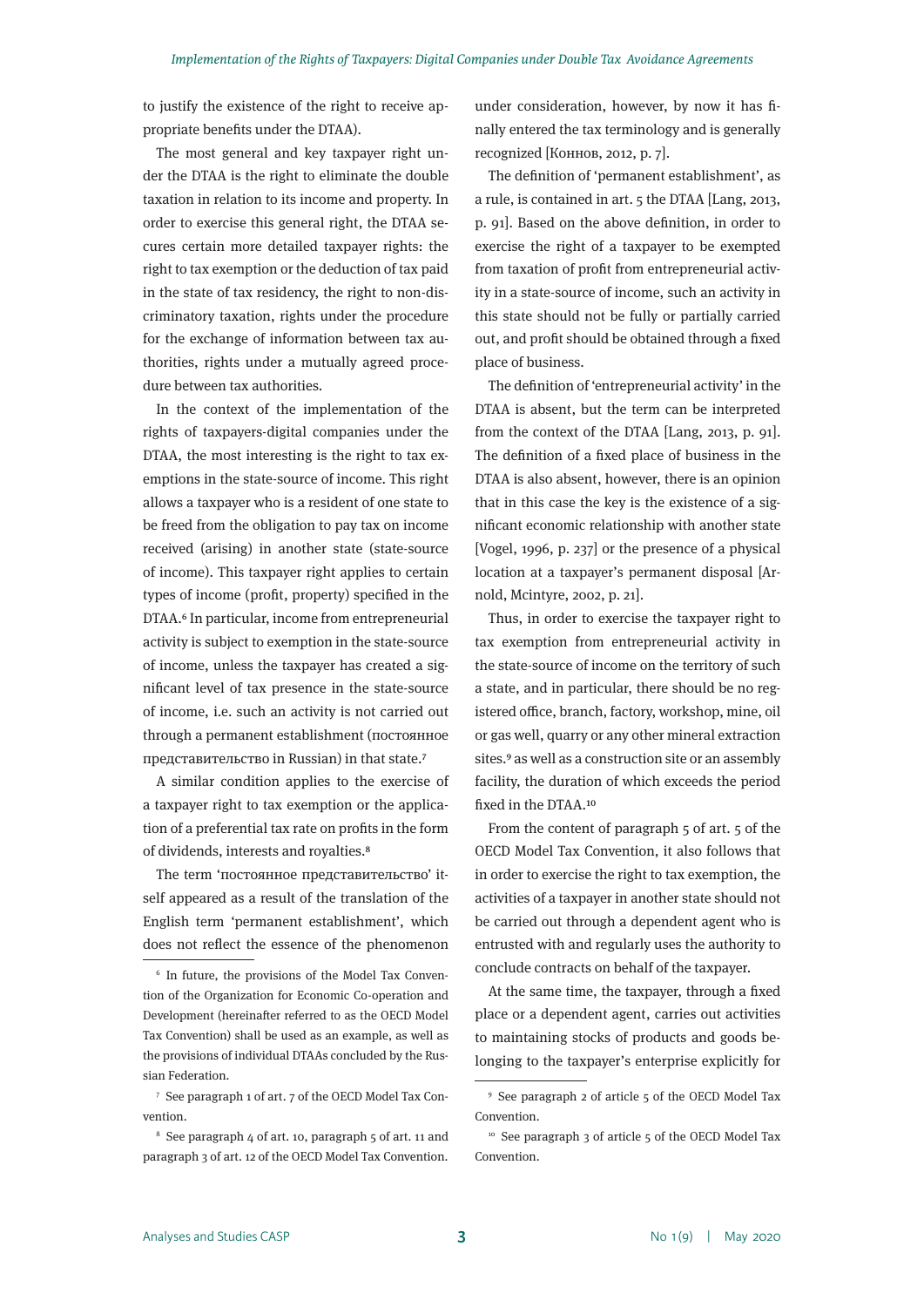the purpose of storage, demonstration, delivery, their processing or processing by another company, and the use of a fixed place of business or dependent agent solely for the purpose of procurement for the enterprise of the taxpayer of products or goods or the collection of information for him/ her, as well as the implementation of preparatory and auxiliary activities for the enterprise does not lead to the establishment of a permanent establishment and does not affect the execution by the taxpayer of the right to tax exemption.11 Similarly, the exercise by a taxpayer of activities in another state through a commission agent, broker, or other independent agent does not affect the exercise of this right, provided that such persons act within the framework of their usual activities.12

At the same time, the traditional concept of 'permanent establishment' ceases to correspond to the conditions of development of the modern digital economy. Linking only to the 'physical presence' of companies in the state-source of income becomes insufficient to taxation of the profits of digital companies.

Modern digital companies can be registered and have a registered office and physical presence only in offshore or low tax jurisdictions having favourable tax regimes (e.g. Ireland, Luxembourg) and at the same time carry out activities worldwide. In such a situation, digital companies may also not form a permanent establishment in the statessource of their income and are taxable only in the offshore or low tax jurisdiction of which they are a tax resident.

In order to avoid a situation where digital companies are not subject to taxation in the statessource of income, a number of countries are already introducing so-called 'taxes on digital companies'. In particular, the corresponding tax with an applicable rate of 3% has already been retrospectively introduced in France on 1 January 2019 [*France: Digital services…*]. The introduction of a similar tax at the national level is planned

in a number of other jurisdictions, in particular in the UK [*UK: Proposal for…*], Italy [*Italy: Digital services…*], Austria [*Austria: Legislation introducing…*], the Czech Republic [*Czech Republic: Digital…*], Turkey [*Turkey: Legislative proposal…*].

At the same time, the introduction of such taxes at the level of individual jurisdictions may not be a completely effective solution, and it may also lead to a situation where one and the same company will be subject to multiple taxation in different jurisdictions due to the difference in approaches and wordings used for taxation of digital companies. This, in turn, can also lead to a violation of the rights of taxpayers-digital companies under the DTAA.

In this regard, since May 2019 the OECD has been working on a unified approach to taxation of international digital companies, the result of which is a draft proposal published on 9 October 2019 on this issue [*Secretariat Proposal for…*]. It is expected that this project, along with comments received from interested parties, will be discussed at the OECD level at the end of 2019.

The key idea of the proposal developed within the OECD is to grant the right to tax the profit of digital companies in those countries where users of the services provided by the digital companies are located, even if the companies themselves do not have a physical presence in these jurisdictions.

Taking into account the administration costs, such an approach is intended to be extended only to large consumer-facing businesses that exceed a certain revenue threshold (e.g. a threshold of EUR 7 million is planned to be set in EU member states) and a threshold based on the number users (in the EU member states it is planned to use a threshold of 100,000 users) [*Secretariat Proposal for…*].

First of all, the new approach is supposed to be applied to companies whose important business element is remote contact with users, work with digital data and marketing. In particular, these may include IT companies, online stores, search engines, social networks, as well as companies providing services for online advertising, access

<sup>&</sup>lt;sup>11</sup> See paragraph 4 of art. 5 of the OECD Model Tax Convention.

<sup>&</sup>lt;sup>12</sup> See paragraph 6 of art. 5 of the OECD Model Tax Convention.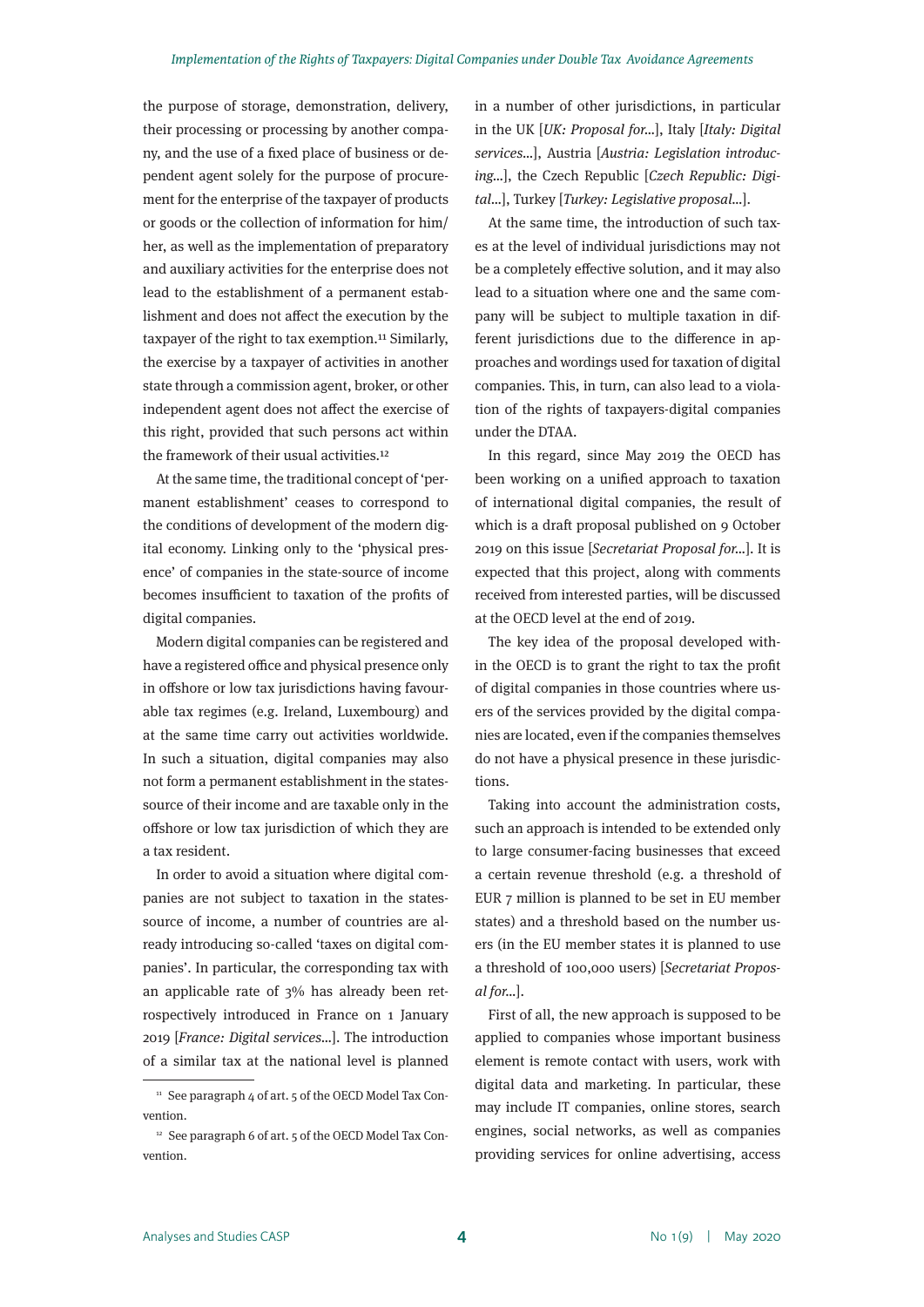to virtual ('cloud') data warehouses and even paid distance learning courses (online learning).

It is assumed that a new approach to taxation in relation to the location of the users of services should not extend to mining companies. Also, the initiative to exclude the extension of the new approach to some other areas is discussed, in particular, the financial industry (at the same time, the application of this approach can be extended to online banks).

In this case, one of the key issues in the application of the new approach to taxation at the place of the users of the services is the procedure for determining the share of profit that will be taxable in each individual jurisdiction. This aspect can play a key role for digital companies operating and providing their services in a significant number of jurisdictions.

Possible criteria for assigning a certain share of the profit of such digital companies to certain jurisdictions could be the number of local users or customers, the number and volume of online sales (e.g. for online stores), the presence and support of the website in the corresponding national language. Also, since all the information on the distribution of the total income in the context of individual jurisdictions is fully owned only by the digital companies themselves, the starting point for the distribution of taxable income could be the distribution of profit in the context of the jurisdictions and the payments provided by the companies themselves (which can subsequently be adjusted on the basis of the above criteria).

The indicated OECD initiative on the taxation of digital companies is also relevant for the taxation of income of digital companies operating in and providing their services on the territory of Russia. In turn, Russian companies providing digital services in other countries can also become subjects to taxation in the respective jurisdictions as part of the OECD initiative.

Currently, Russian lawmakers are already closely monitoring the OECD initiative. So, in the Guidelines for the budget, tax and customs tariff policy for 2020 and for the planning period 2021 and 2022, approved by the Ministry of Finance of the

Russian Federation (hereinafter referred to as *The Guidelines*), the need to develop "new approaches to taxation of companies in this sector so that income tax is paid to the budgets of those jurisdictions where profit is generated" has already been noted in connection with the global development of the digital economy sector [Основные направления бюджетной…].

In *The Guidelines*, it was indicated that significant deficiencies in the principles of taxation of digital companies result in the fact that the effective rate of taxation of profits of such companies is significantly lower than for companies in other industries, since digital companies, as a rule, do not have a physical presence or have an insignificant physical presence in the jurisdictions where users and consumers of their services are located. It is emphasized that in order to prevent budget losses, it is necessary to carefully study the provisions of tax legislation that would allow, for tax purposes, for attributing income to those jurisdictions where users and customers of digital companies are located and where income arises as a result of attraction, interaction and contributions of the users, as well as for developing new rules for the distribution of income between jurisdictions for the use of intangible marketing assets. In this regard, *The Guidelines* also note that a number of states have already revised the principles of taxation of digital companies and are introducing new taxation tools. Consequently, the development of new approaches to taxation of income of digital companies will have to be carried out taking into account the international experience of such states [19].

At the same time, in order to solve the issue with taxation of the digital companies within the framework of international tax legislation, amendments to the provisions of the DTAA and, in particular, a modification of the term 'permanent establishment' and a move away from binding exclusively to the physical presence of companies in the relevant jurisdiction will certainly be required. In this regard, it is necessary to introduce the concept of a 'digital' permanent establishment for the purpose of establishing the tax presence of a com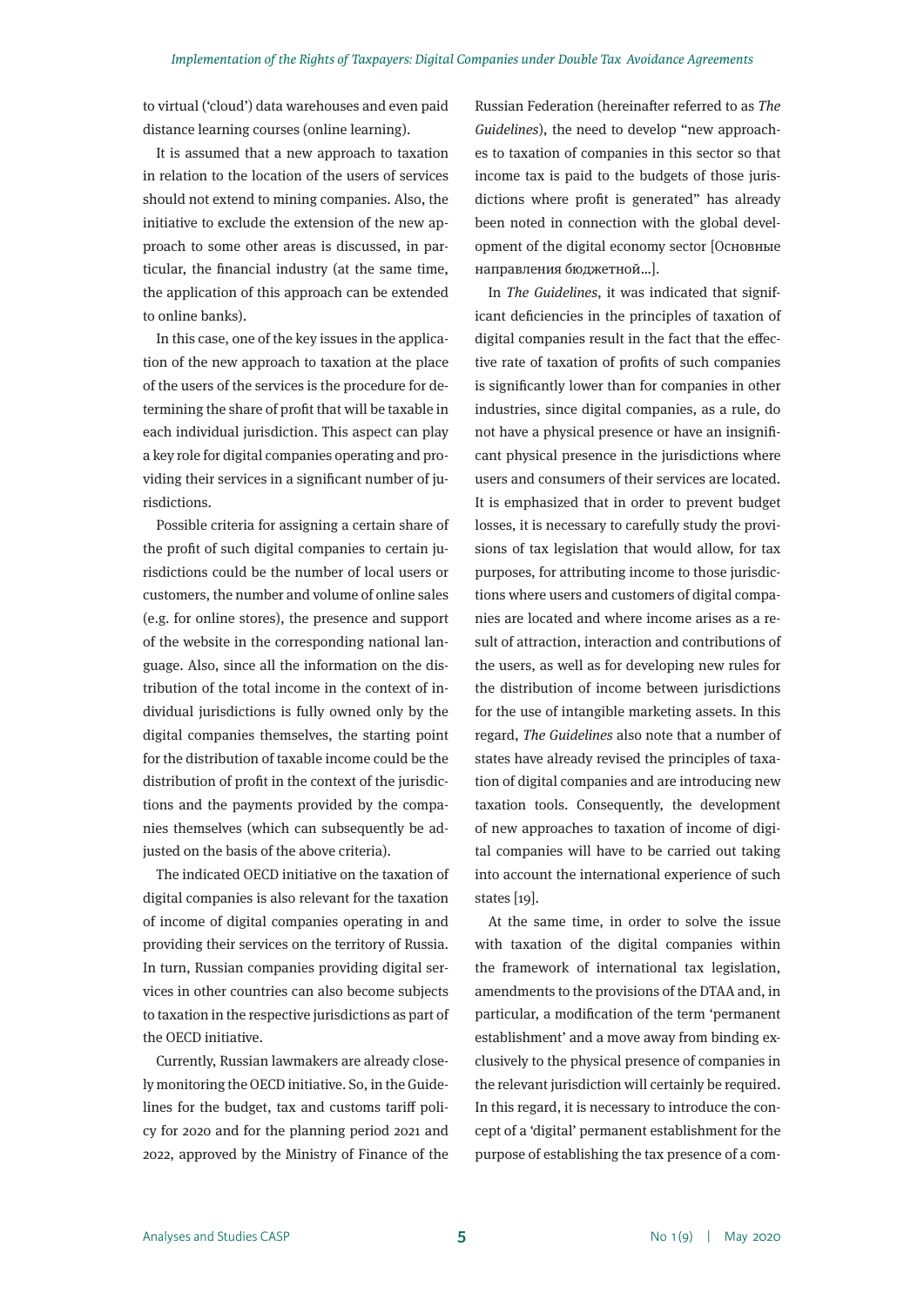pany in the relevant jurisdictions with reference to the location of users and customers of such companies.

In particular, it seems possible, along with the traditional definition of permanent establishment in the DTAA, and in some cases instead of it (depending on the position in the text of the DTAA of the contracting parties), to introduce the following definition of 'digital' permanent representation: *A place of business through which a company fully or partially regularly conducts entrepreneurial activities (including digital presence), as well as in which it has a source of users and an income-generating place*.

The preservation of the wording 'place of business' in the definition is due to the fact that, within the framework of the mechanisms used in the modern system of taxation and tax administration, in any case, a territorial binding is necessary (otherwise, a radical revision of the approach to the concept of tax sovereignty of the states and individual jurisdictions would be required).

The need for a more detailed definition and explanation of the wording 'digital presence' as part of the definition of 'digital' permanent establishment in the texts of the DTAA themselves is the subject of additional analysis, as well as coordination of the positions of the states-contracting parties to the DTAA. It seems that the starting point for establishing a 'digital presence' could be criteria such as access to a web page, mobile application (application on another portable device) on the territory of the relevant jurisdiction, or remote access to relevant programmes or devices (e.g. in the case of using virtual ('cloud') data warehouses). In this case, both should be considered: the availability of technical access (e.g. absence of website blocking, application or remote access to the programme in the relevant jurisdiction) and the presence of other factors indicating the intention of the digital company to extend access to its services to the market of the relevant jurisdiction (e.g. availability of access to the site, application, programme in the national language of the state).

In addition, contracting parties under the DTAA can also agree and fix in the text of the DTAA themselves or within the framework of separate protocols or memoranda of approaches to determine the share of profit of digital companies, which will be taxable in each jurisdiction. As mentioned earlier, the criteria for this can be determined by the number of local users (customers) or the number and volume of online sales (the starting point in this case could be data on profit distribution by individual jurisdictions and payments provided by taxpayer companies themselves).

Thus, on the one hand, the modification of the traditional definition of 'permanent establishment' in the DTAA and the exclusion of binding to physical presence should make it possible to extend the tax sovereignty and the right to tax income for jurisdictions in which digital companies render their services, have users (customers) and generate profit. On the other hand, the aforementioned change in the term 'permanent establishment' in the DTAA, agreed upon by the contracting states-parties to the DTAA, will allow taxation of the income of digital companies in accordance with the national legislation without violating the rights of taxpayers under the DTAA.

### **References**

- Arnold, B.J, Mcintyre, M.J. (2002). *International Tax Primer*, 2nd Edition. Kluwer Law International.
- *Austria: Legislation introducing digital services tax*. Retrieved form: https://home.kpmg/us/en/home/insights/2019/10/tnf-austria-legislation-introducing-digital-services-tax.html (accessed: 2.11.2019).
- Baker, Ph. (1994). *Double Taxation Conventions and International Tax Law*. London: Sweet & Maxwell.
- *Czech Republic: Digital services tax, update*. Retrieved from: https://home.kpmg/us/en/home/insights/

2019/11/tnf-czech-republic-digital-services-tax-update.html (accessed: 2.11.2019).

- Finnerty, C.J., et al. (2007). *Fundamentals of International Tax Planning*. R. Russo (Ed.). IBFD.
- *France: Digital services tax (3%) is enacted*. Retrieved from: https://home.kpmg/us/en/home/insights/2019/ 07/tnf-france-digital-services-tax-enacted.html (accessed: 2.11.2019).
- *Italy: Digital services tax proposed to apply beginning 1 January 2020*. Retrieved from: https://home.kpmg/ us/en/home/insights/2019/10/tnf-italy-digital-servi-